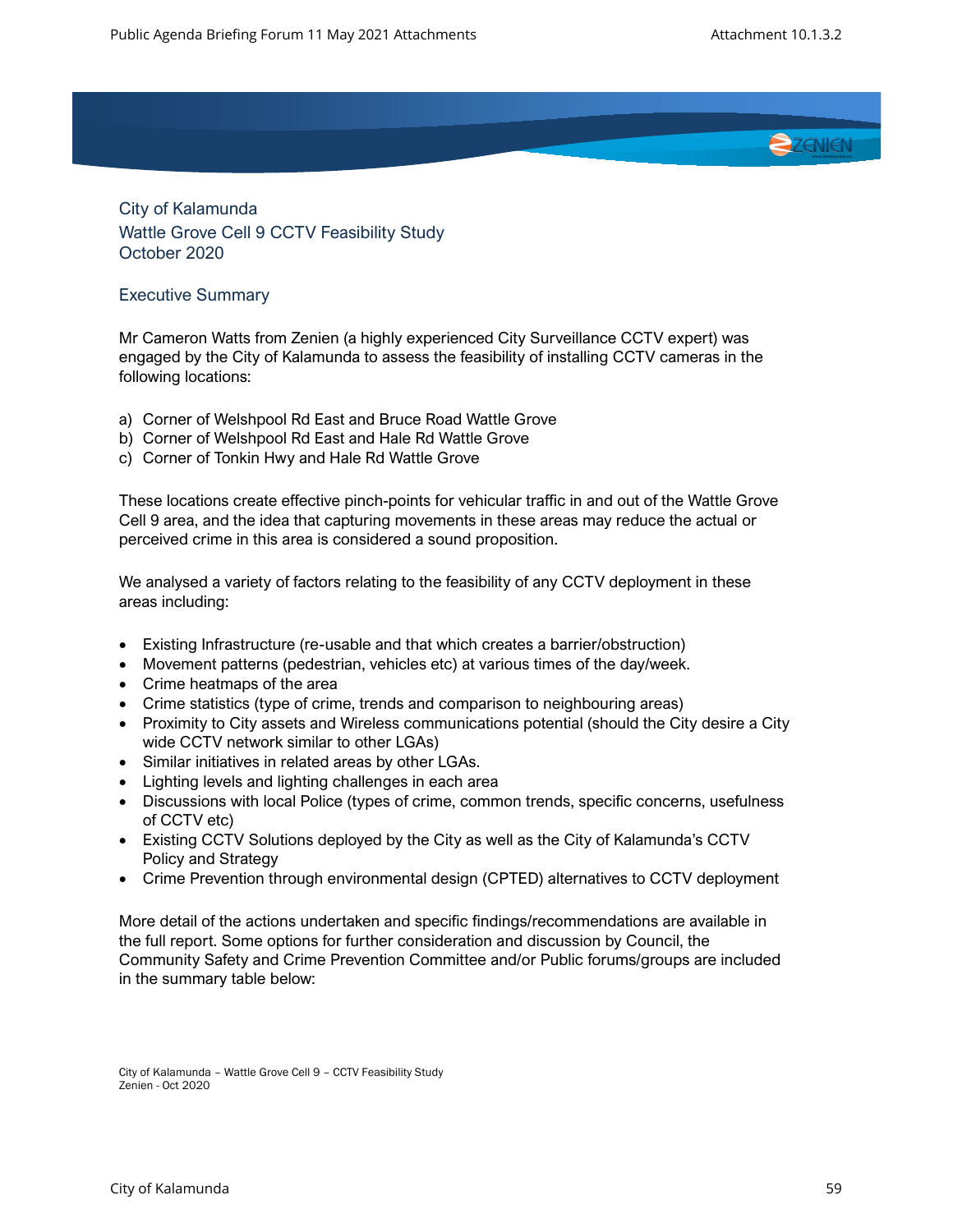

| <b>Consideration</b>                                                                     | <b>Recommendation</b>                                                                               | <b>Comments</b>                                                                                                                                                                                                                                                                                                                                                                                                                          |
|------------------------------------------------------------------------------------------|-----------------------------------------------------------------------------------------------------|------------------------------------------------------------------------------------------------------------------------------------------------------------------------------------------------------------------------------------------------------------------------------------------------------------------------------------------------------------------------------------------------------------------------------------------|
| <b>Usable Existing</b><br><b>Mounting Infrastructure</b>                                 | Not considered Feasible                                                                             | Poor potential for using existing mounting<br>$\bullet$<br>locations/poles<br>Main Roads/Western Power poles (generally<br>$\bullet$<br>considered unusable)<br>Few poles in locations ideal for CCTV<br>$\bullet$<br>(coverage/angles etc)                                                                                                                                                                                              |
| <b>Availability of City</b><br><b>Electricity Assets</b>                                 | Not considered Feasible                                                                             | Few opportunities to gain fixed power assets,<br>$\bullet$<br>Solar a feasible option, however increased initial<br>$\bullet$<br>and ongoing costs may be cost-prohibitive.                                                                                                                                                                                                                                                              |
| <b>Usefulness of traditional</b><br><b>CCTV cameras (in these</b><br>specific areas)     | Poor / Not considered<br>feasible                                                                   | Insufficient value when addressing a cost-benefit<br>$\bullet$<br>analysis of standard/traditional CCTV Cameras<br>Minimal return on significant investment,<br>$\bullet$<br>High ongoing maintenance costs,<br>$\bullet$<br>Limited potential for criminal evidence value,<br>Higher City and Police resourcing costs to<br>$\bullet$<br>manage, obtain footage and check/maintain<br>system.<br>Vast majority of movement is vehicular |
| Option for the<br>deployment of<br><b>Automatic License plate</b><br>recognition cameras | Feasible and recommended<br>(budget and WAPOL<br>endorsement permitting)                            | Requires WA Police endorsement<br>$\bullet$<br>High initial cost but potentially significant benefit<br>$\bullet$<br>Lower ongoing costs (compared to traditional<br>$\bullet$<br>CCTV)<br>High Crime deterrent (especially with signage)<br>$\bullet$<br>Concept supported by Forrestfield Police                                                                                                                                       |
| <b>Option for Residential</b><br>and Commercial Public-<br>facing camera subsidies       | Feasible – recommend for<br>further discussion and<br>consideration                                 | Option to use grant funding or City budget to subsidise<br>public-facing camera systems (must be registered with<br>State CCTV Strategy) similar to the Town of Victoria<br>Park Initiative.                                                                                                                                                                                                                                             |
| <b>CCTV Coverage at</b><br>central retail area<br>cameras at crime<br>hotspot areas      | Feasible but not<br>recommended (insufficient<br>community benefit)                                 | This option is most logical when assessing the WA<br>Police Crime heatmap. Will do little to protect residential<br>areas. A solution similar to that of Kalamunda Rd High<br>Wycombe (for example). Return on investment is<br>unlikely to be sufficiently worthwhile especially given<br>high ongoing maintenance costs.                                                                                                               |
| <b>Addition of Physical</b><br><b>Security measures</b><br>(fence off area)              | Possibly Feasible (cost<br>dependent) - requires<br>community consultation &<br>Police confirmation | Consideration of fencing off access to the Cell<br>$\bullet$<br>9 area from Tonkin Hwy for both Security and<br>Noise control<br>May reduce domestic break-ins and similar<br>crime in some area<br>Limited return on investment, however may<br>$\bullet$<br>increase Community Safety sentiment<br>Supported by Crime heatmap<br>assumptions                                                                                           |

City of Kalamunda – Wattle Grove Cell 9 – CCTV Feasibility Study Zenien - Oct 2020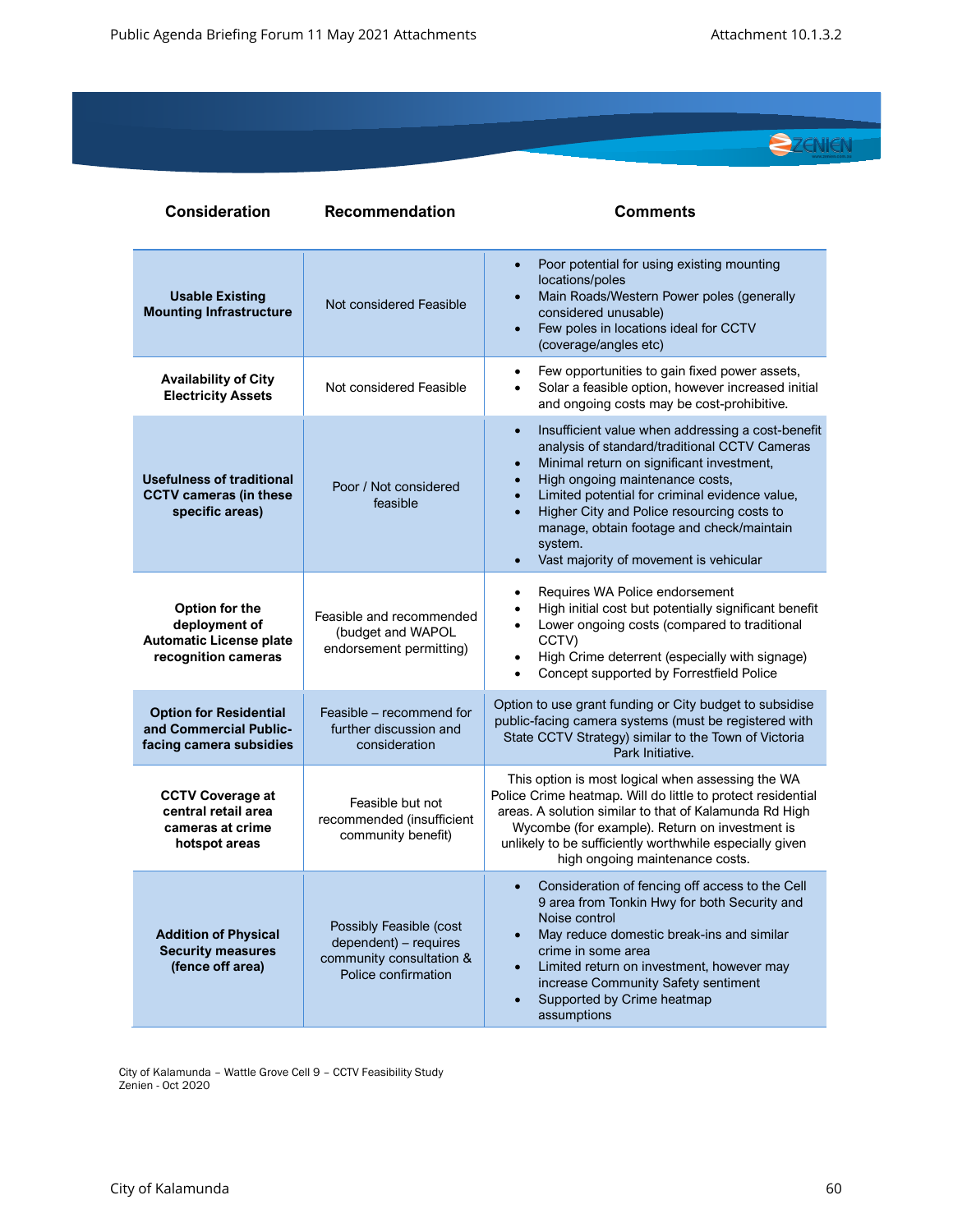

## **Recommendation - Summary**

It is our recommendation that it is generally not feasible or directly beneficial to the community (given costs of deployment, ongoing maintenance and usefulness) to install CCTV in these areas. Supporting evidence does not align with traditional CCTV (in the areas analysed) being an effective solution or provide sufficient value for money.

The exception to this general recommendation is that if the following objectives can be achieved:

- WA Police agree that the locations are desirable for their ANPR mesh project and they are willing to receive data from ANPR cameras in these areas (noting that they are generally focused on major arterial roads not entrances to residential suburbs)
- Adequate grant funding could be achieved (estimated cost is \$120,000 ex GST combined)
- Community and Council support

An Automatic Number Plate Recognition system as part of the WA Police ANPR Mesh Project would provide greater benefits to the Community and Law enforcement as well as serving as a useful deterrent.

We have also discussed other options for consideration by the Community Safety and Crime Prevention Committee and/or Council that may be attractive alternatives. For instance the Public facing CCTV camera subsidisaton project (similar to that of the Town of Victoria Park) may be desirable. Such an approach fosters community involvement and ownership of the CCTV/Security solution and does not require ongoing City funds for maintenance.

One of the other well received strategies was that of a Community Security Patrol Service and we encourage the City to investigate further into the costs, benefits and scope/limitations of such a service (more details on this are available in the main report). This aligns with the endorsed Community Safety and Crime Prevention Plan 2020 -2025 to investigate and report the possibility and financial impact of introducing a security patrol service.

The core outcome from this report is that while we are CCTV technology advocates and would normally encourage the adoption of City CCTV Surveillance initiatives, we believe that a traditional CCTV system deployment in these areas does not provide sufficient value for money to the City and the local Community in the area.

We welcome further discussions, community engagement, demonstrations etc as required should the City deem such to be beneficial.

City of Kalamunda – Wattle Grove Cell 9 – CCTV Feasibility Study Zenien - Oct 2020 Cameron Watts Zenien 4/25 Tulloch Way CANNING VALE WA 6155 Ph: (08) 6253 8999 Mobile: 0417 989 372 email: cameron@zenien.com.au WA Police Licensed Security Agent/Consultant/Installer : SA34936